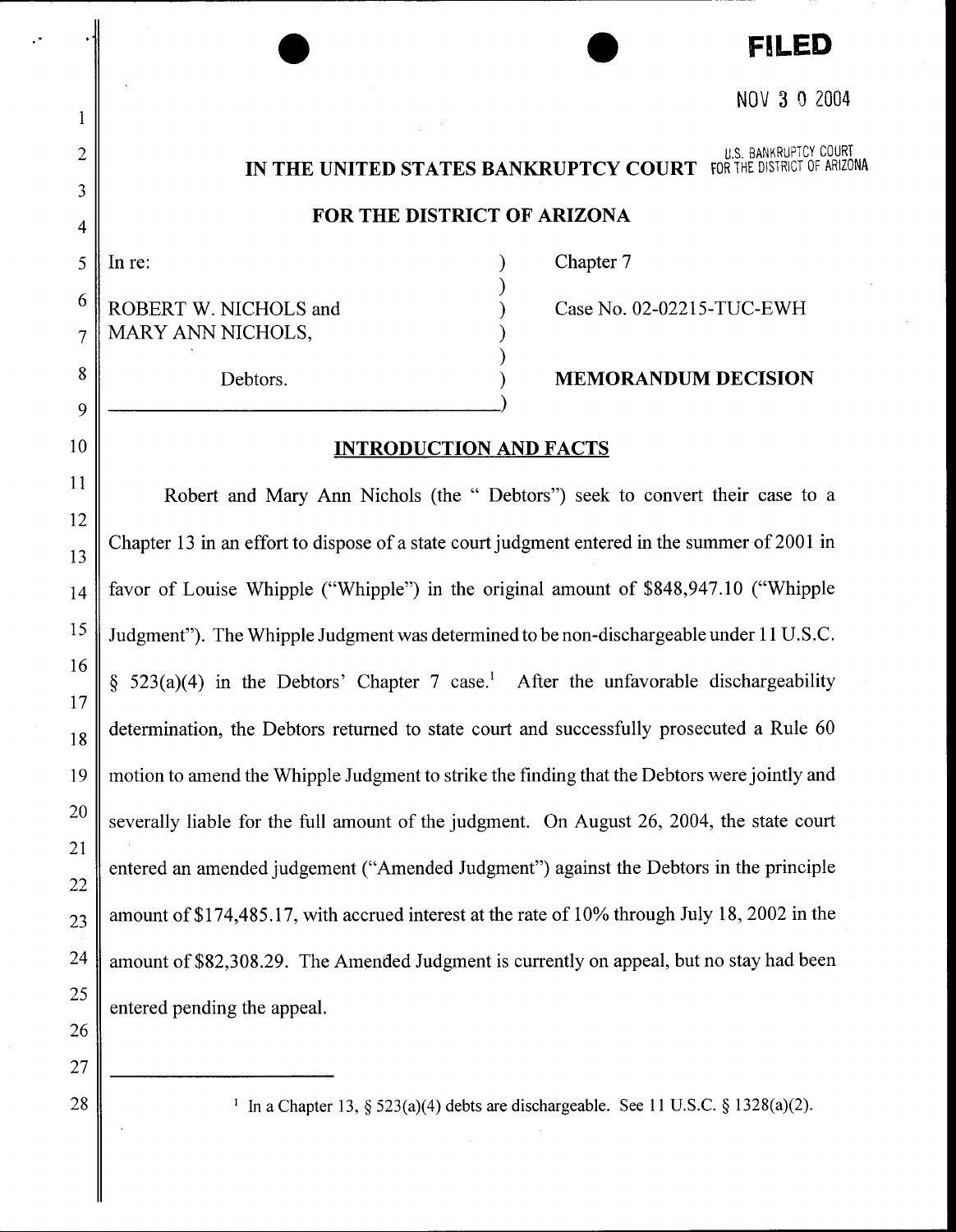The Debtors' motion to convert is opposed by Whipple on the grounds that the Debtors are ineligible for Chapter 13 because on May 9, 2002 when they filed for Chapter 7 relief (the "Petition Date"), the amount of their unsecured debt exceeded the unsecured debt limit of \$290,525.00. See 11 U.S.C. § 109 $(e)$ . Whipple argues that her judgment, in excess of \$800,000.00 by itself, disqualifies the Debtors for Chapter 13 relief. The Debtors argue that because they listed the Whipple Judgment as disputed, it cannot be considered in their Chapter 13 eligibility calculation. In the alternative, the Debtors argue that the amount of the 10 Amended Judgment should be the number used in calculating the Debtors' eligibility for Chapter 13 relief. The Debtors also assert that interest stopped accruing on the Amended Judgment after the Petition Date and, accordingly, they meet the  $$109(e)$  eligibility  $14 \parallel$  requirements.

 $\bullet$ 

As set forth in more detail in the balance of this decision, the Debtors are not eligible for Chapter 13 relief because listing the Whipple Judgment as disputed does not remove it from the Chapter 13 eligibility calculation. Even if the amount of Whipple's claim is the amount of the Amended Judgment, the Debtors still exceed the eligibility limits of  $\S$  109(e)  $20 \parallel$  because interest on the Amended Judgment continued to accrue after the Petition Date because it is non-dischargeable in the Debtors' Chapter 7.

## **JURISDICTIONAL STATEMENT**

Jurisdiction is proper in this case pursuant to 28 U.S.C. § 157(b)(2)(A).

#### **ISSUE**

2

The sole issue is whether the Debtors are eligible for Chapter 13.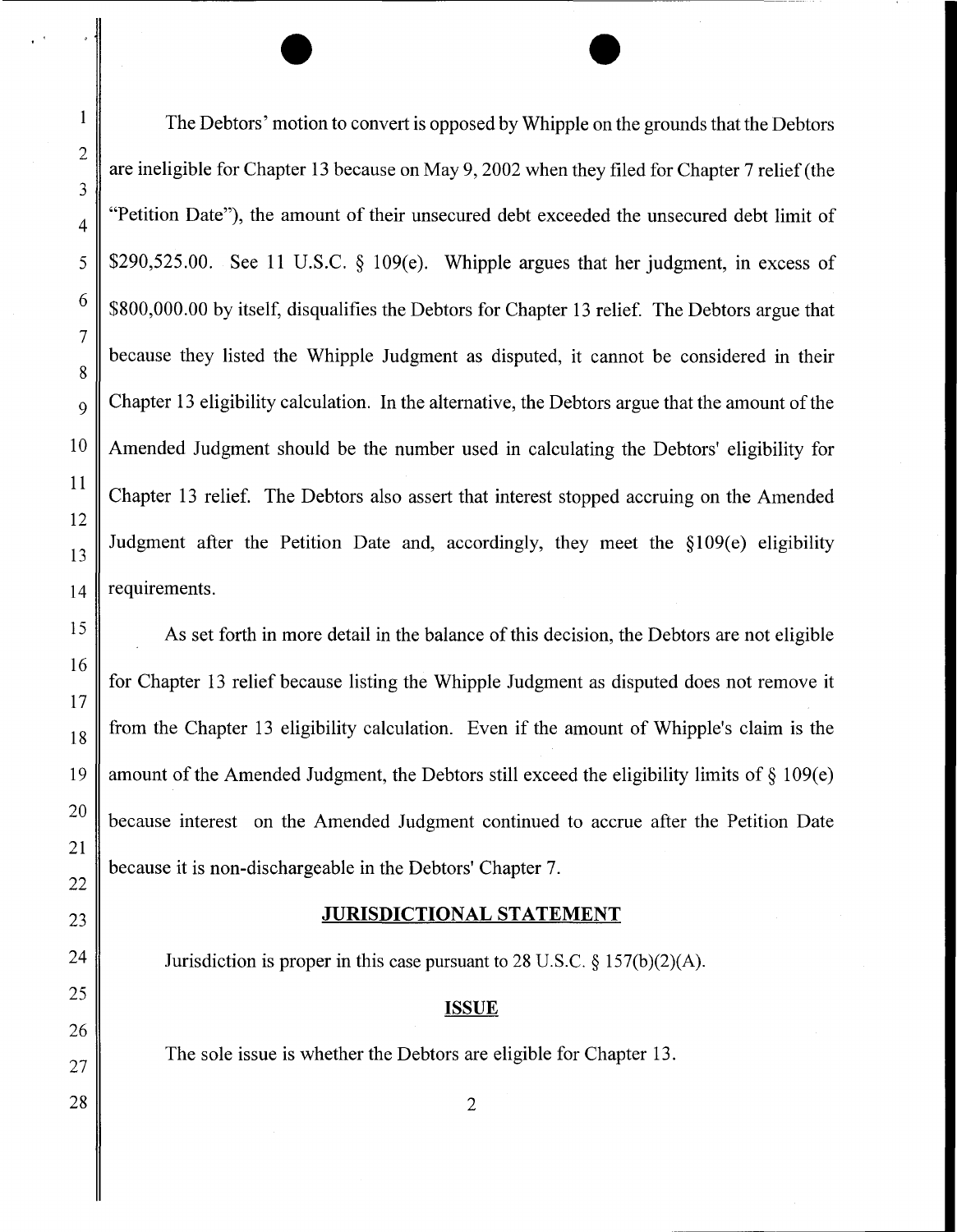# $\bullet$ **DISCUSSION**

# A. Disputed Debts are Included in Chapter 13 Eligibility Determination.

Section 109(e) requires that a debt be non-contingent and liquidated to be counted against the \$290,525.00 limit for unsecured claims. There is no requirement that a claim be  $6 \parallel$  undisputed. A number of courts have found that disputing a claim does not make the claim contingent and does not take the claim out of the eligibility calculation. See In re Mazzeo, 131  $_{9}$  | F.3d 295, 303-304 (2d. Cir. 1997); In re Nicholes, 184 B.R. 83, 90 (9th Cir. BAP 1995); In 10 | re Slack, 187 F.3d 1070 (9th Cir. 1999).

Generally a debt is non-contingent if no future event needs to occur for liability to arise. In re Knight, 55 F.3d 231 (7th Cir. 1995). Pre bankruptcy judgments are generally counted toward  $\frac{109}{e}$  eligibility determinations and the fact that the debt is listed as disputed is unlikely to defeat inclusion in the eligibility calculation. Lundin, Keith M., Chapter 13 Bankruptcy§ 15.7 (3d ed. 2000). Since the Whipple Judgment was liquidated and noncontingent on the Petition Date, it must be considered in the eligibility calculation.

# B. Even if the Amended Judgment is Used to Determine Eligibility the Debtors Do Not Qualify for Chapter 13

21 Whipple argues that because the Whipple Judgment was the Judgment in effect on the  $22 \parallel$  Petition Date, that its amount must be used in calculating the Debtors' eligibility for Chapter 13. The Debtors argue that the amount of the Amended Judgment is what should be used. Both sides rely on In re Scovis, 249 F.3d 975 (9th Cir. 2001) to support their arguments.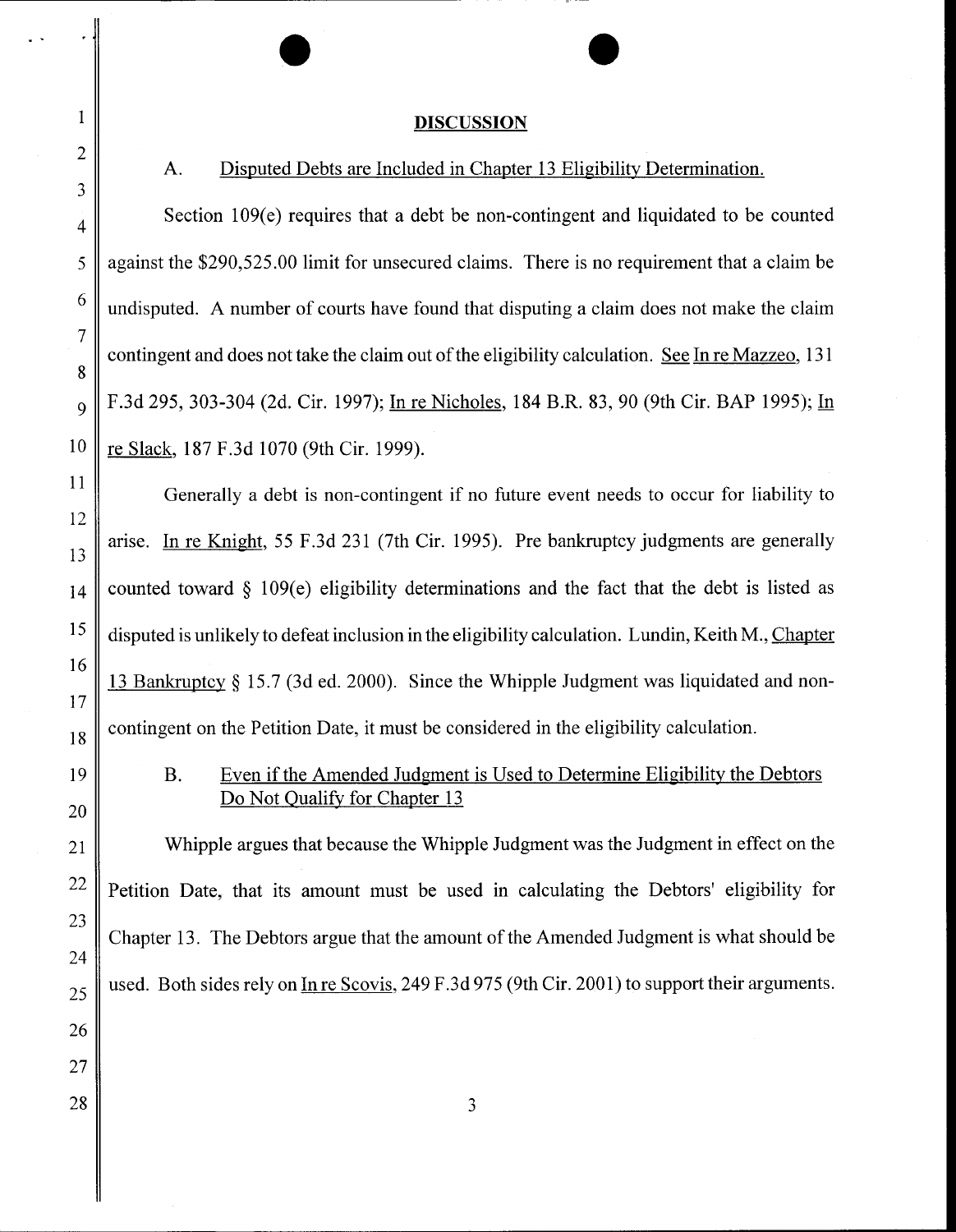In Scovis. the Ninth Circuit upheld the BAP's determination that a lien avoided by a debtor after the filing of a Chapter 13 petition, rendered the judgment wholly unsecured for ' eligibility purposes, notwithstanding the validity of the lien on the petition date. See In re Scovis, 231 B.R. 336 (9th Cir. BAP 1999). However, the Ninth Circuit reversed the BAP"s determination that amended schedules which reduced the amount of unsecured debt should be considered in determining Chapter 13 eligibility, holding that "ordinary events occurring subsequent to the filing (e.g., paying down debt) do not affect the eligibility determination." In re Scovis, 249 F.3d at 984. As Judge Lundin has observed "The rule in Scovis- that some post-petition events will be considered in the eligibility calculus (for example, lien avoidance), but not "ordinary" events-leaves much to be desired as guide for decision in the next case." Lundin supra.

 $\bullet$ 

In this case, the Debtors argue that obtaining Rule 60 relief from the state court was an extraordinary event and, therefore, like the post-petition lien avoidance in Scovis, the Amended Judgment, not the original Whipple Judgment, should be used to determine their eligibility for Chapter 13. However, even if the state court's entry of the Amended Judgment is the type of post-petition non-ordinary event which Scovis permits to be considered, it does not help the Debtors because the non-dischargeable nature of the Whipple claim has resulted in continued interest accrual on the amount of the Amended Judgment during the pendency of the Debtor's Chapter 7 case. In re Boccio, 281 B.R. 171, 175 (Bankr. E.D. N.Y. 2002) citing In re Brace, 131 B.R. 612, 613-14 (Bankr. W.D. Mich. 1991) (holding that post-petition interest accrues

4

..

1

2

3

4

5

6

7

8

9

10

11

12

13

14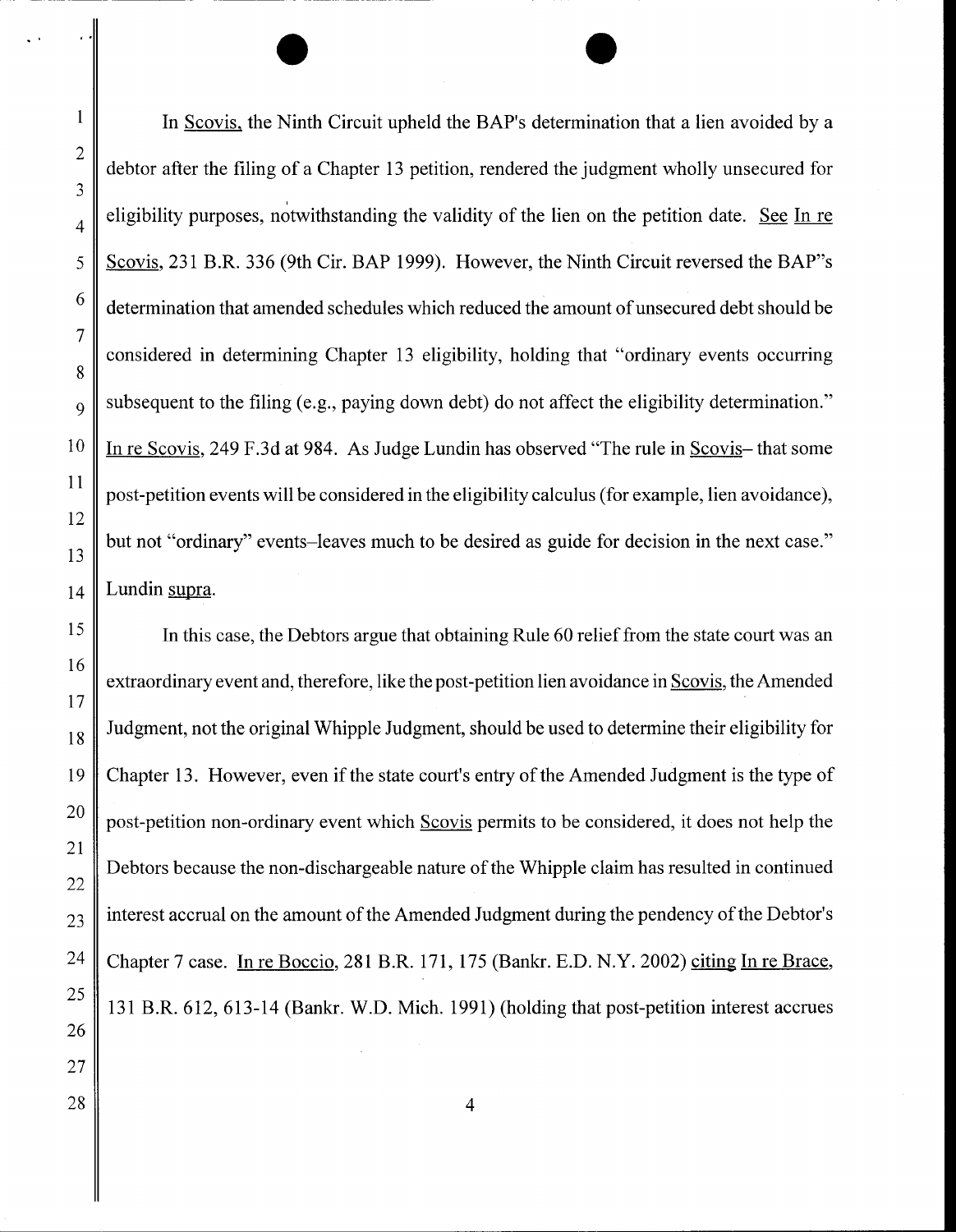$\begin{array}{|c|c|c|c|c|}\hline \quad \quad & \bullet & \bullet \end{array}$ on debt that is non-dischargeable for fraudulent misrepresentation); In re Foster, 319 F.3d 495 (9th Cir. 2002) (interest on nondischargeable debt continues to accrue).

Even if somehow the Debtors could establish that they are entitled to treat their case as converted as of the September 14, 2004 date that they filed their Motion to Convert their case (and thereby stay the tolling of interest because  $\S$  523(a)(4) claims are dischargeable under  $\S$  1328(a)(2)), the accrual of interest on the Amended Judgment would still exceed the 9  $\parallel$  \$290,575.00 limit of § 109(e). Whipple calculates that the amount of the Amended Judgment 10 through October 22, 2004 exceeds \$313,000.00. The reduction of that amount by one month's interest accrual would still not meet the  $\S 109(e)$  limit.

# **CONCLUSION**

14 The Debtors are ineligible to be Chapter 13 debtors. A separate order denying the  $15 \parallel$  Debtors' motion to convert their case will be entered this date.

Dated this 30<sup>th</sup> day of November, 2004.

EEN W. HOI UNITED STATES BANKRUPTCY JUDGE

Copy of the foregoing mailed this  $22 \parallel 30^{th}$  day of November, 2004, to:

2

3

4

5

6

7

8

11

12

13

16

17

18

19

20

21

27

23 Scott Gibson, Esq. 24 GIBSON, NAKAMURA & DECKER, PLLC  $25 \parallel 2941 \text{ N}$ . Swan Road, Suite 101 Tucson, AZ 85712 26 Attorneys for Debtors

 $28 \parallel$  5